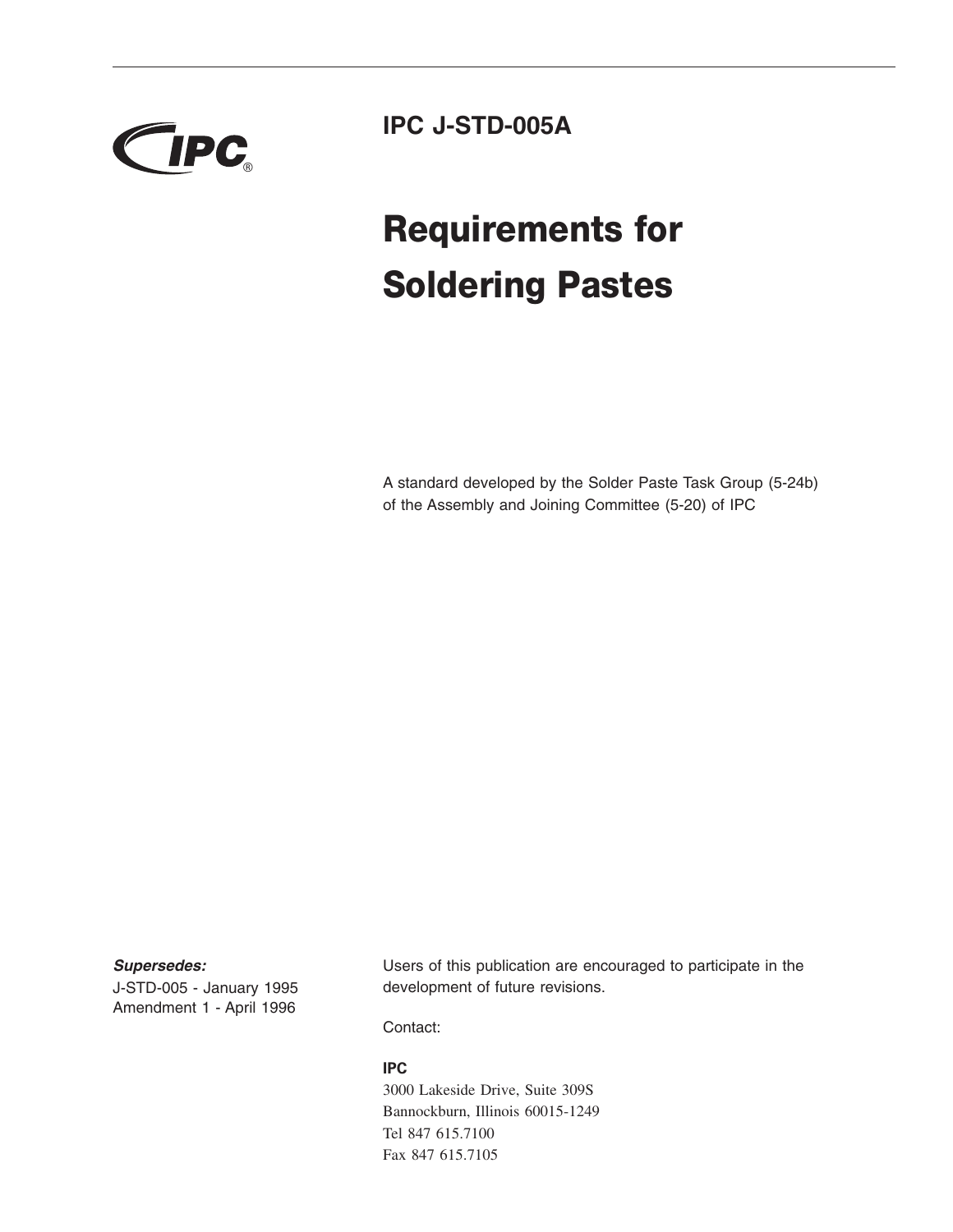# **Table of Contents**

| 1     |                                                   |  |
|-------|---------------------------------------------------|--|
| 1.1   |                                                   |  |
| 1.1.1 |                                                   |  |
| 2     |                                                   |  |
| 2.1   |                                                   |  |
| 2.2   | International Organization for Standardization  1 |  |
| 2.3   |                                                   |  |
| 2.4   | American Society for Testing Materials  2         |  |
| 3     |                                                   |  |
| 3.1   |                                                   |  |
| 3.1.1 |                                                   |  |
| 3.1.2 |                                                   |  |
| 3.2   |                                                   |  |
| 3.2.1 |                                                   |  |
| 3.2.2 |                                                   |  |
| 3.3   |                                                   |  |
| 3.3.1 |                                                   |  |
| 3.3.2 |                                                   |  |
| 3.3.3 |                                                   |  |
| 3.4   |                                                   |  |
| 3.5   |                                                   |  |
| 3.5.1 |                                                   |  |
| 3.6   |                                                   |  |
| 3.6.1 |                                                   |  |
| 3.6.2 |                                                   |  |
| 3.7   |                                                   |  |
| 3.7.1 |                                                   |  |
| 3.7.2 |                                                   |  |
| 3.8   |                                                   |  |
| 3.9   |                                                   |  |
| 3.10  |                                                   |  |

| <b>QUALITY ASSURANCE PROVISIONS  7</b><br>4         |                                             |  |
|-----------------------------------------------------|---------------------------------------------|--|
| 4.1                                                 |                                             |  |
| 4.1.1                                               |                                             |  |
| 4.1.2                                               | Test Equipment and Inspection Facilities  7 |  |
| 4.1.3                                               |                                             |  |
| 4.2                                                 |                                             |  |
| 4.3                                                 |                                             |  |
| 4.4                                                 |                                             |  |
| 4.4.1                                               |                                             |  |
| 4.4.2                                               |                                             |  |
| 4.5                                                 |                                             |  |
| 4.5.1                                               |                                             |  |
| 4.5.2                                               |                                             |  |
| 5                                                   |                                             |  |
| 6                                                   |                                             |  |
| 6.1                                                 |                                             |  |
| 6.2                                                 |                                             |  |
| 6.3                                                 |                                             |  |
| Test Report on Solder Paste  9<br><b>APPENDIX A</b> |                                             |  |

## **Figures**

| Figure 3-1 Slump Test Stencil Thickness – 0.20 mm  4 |
|------------------------------------------------------|
| Figure 3-2 Slump Test Stencil Thickness – 0.10 mm  5 |
|                                                      |

## **Tables**

| Table 3-1 | System to Describe Solder Paste Products              |
|-----------|-------------------------------------------------------|
|           | Table 3-2 Percent of Sample by Weight-Nominal Size  3 |
| Table 4-1 | Qualification, Quality Conformance and                |
|           | Performance Testing for Solder Paste  8               |